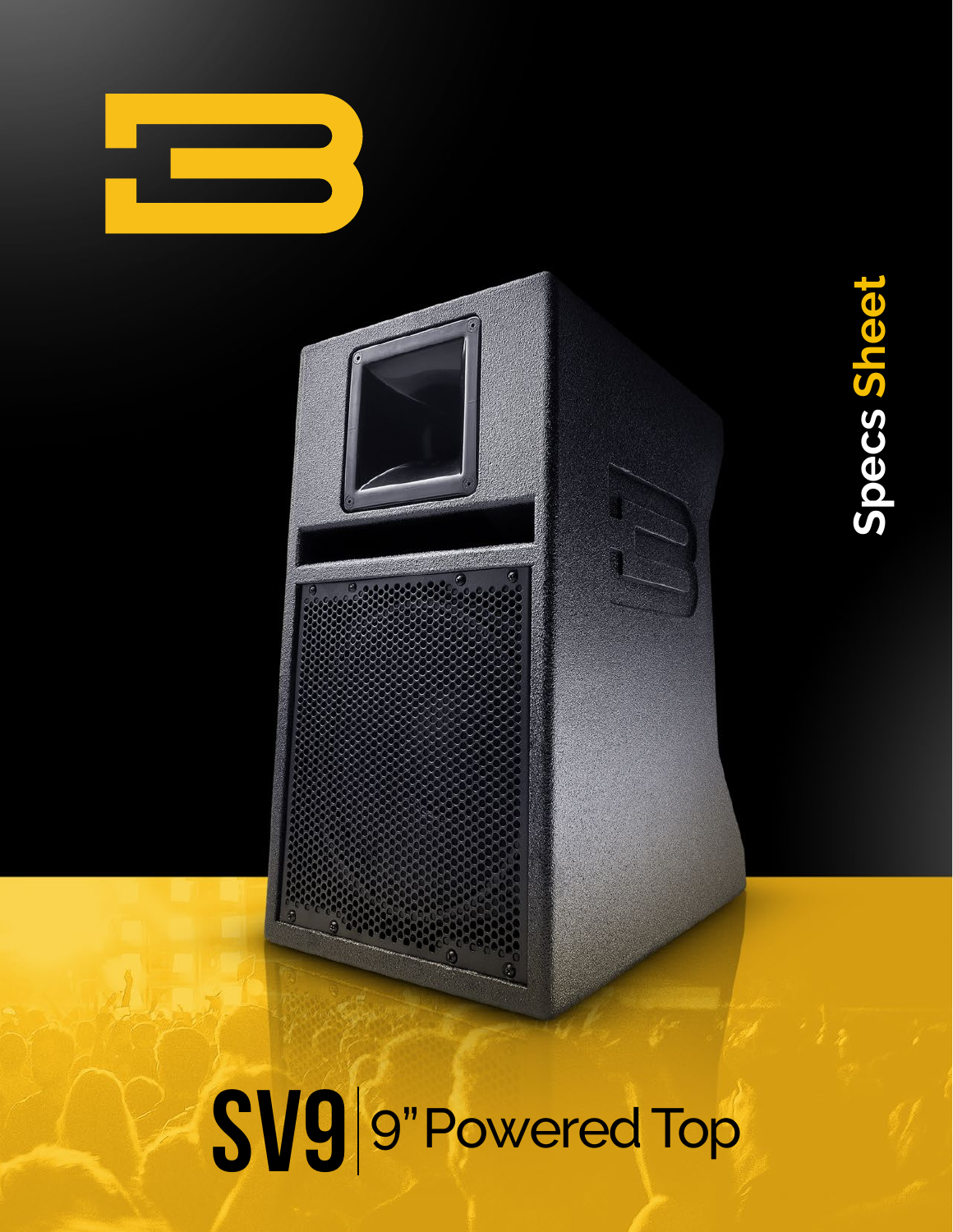### SV9 9" Powered Top

Compact, High Fidelity, High Output o-

- Broad Frequency Range o-
- Rotatable High Frequency Horn o-
	- Use as Main, Fill or Monitor o-

#### **Description:**

**The SV9 is a studio-reference quality monitor that can venture outside the studio thanks to rugged finishes, handles, grilles and a substantial amount of power.** The result is a very compact and portable system for those who need premium quality and impressive output, perfect for sound providers and venues who need to cover distanced crowds without large sized, heavy and obtrusive cabinets.

**The compact, high fidelity and high output SV9 replaces the popular BASSBOSS SV8 Single 8" Powered Monitor, and continues the tradition of delivering remarkable bass performance and outstanding sound quality.** This single 9" loudspeaker compares to much larger loudspeakers in response and output. Such performance from a much smaller enclosure is made possible by making decidedly different design and component choices than competitors.

**The Birch plywood enclosure is strong and solid but very easily portable.** The 9" woofer features a large voice coil and a rubber surround for high power handling and smooth response. The amplifier offers abundant headroom and the proprietary BASSBOSS processing ensures exceptional sound quality and reliability. The cabinet construction, design, and premium components all contribute to a rich, smooth, sound for any occasion.

**The SV9 is suitable for use as a studio monitor but is equally capable of covering small events.** It provides extremely flat frequency response with a neutral character for critical monitoring duties and, thanks to lots of power, it delivers remarkably high output. With an enclosure that is just 18 x 10 x 15 and a mere 26 pounds, smaller events can be covered with ease.

**The Baltic Birch cabinet is finished in durable, high-pressure polyurea coating, features integrated handles, and a steel pole socket.**

**The amplifier is a 1200W Class D SMPS with PFC, offering 2-channels: 800W LF and 400W HF.** The SV9s allnew DSP is a significant upgrade from the SV8, offering more processing power. Four presets allow for a variety of configurations.

**The custom developed 9" Neodymium LF driver provides larger displacement and higher sensitivity than the previous 8" version.** The 2.5" voice-coil offers greater power handling and higher output than the SV8, and the single-roll rubber surround provides a very smooth frequency response.

**The SV9 uses an annular diaphragm ring-radiator HF driver.** Its lighter diaphragm results in lower distortion and extended HF response. The smaller Neodymium motor of the HF driver offsets the added weight of the larger LF motor, keeping the weight nearly the same as the SV8.

**BASSBOSS loudspeakers are protected for safe, high-power operation.** Optimized cabinet design, premium quality drivers, power-matched amplification and comprehensive processing ensure that no matter the demand, they keep their cool, keep their character and keep on working.

#### **www.bassboss.com**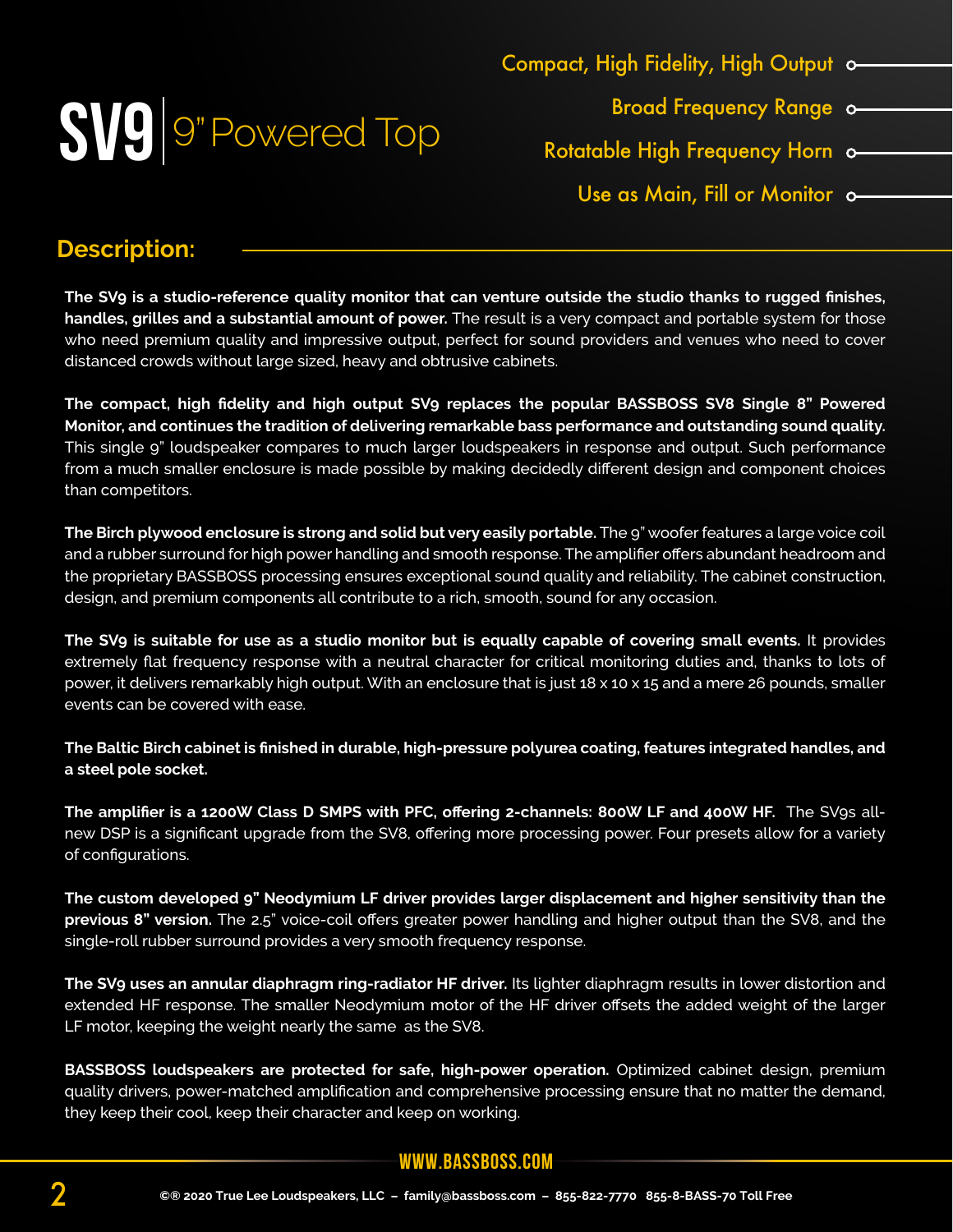## SV9<sup>9"</sup> Powered Top

#### **Acoustical**

| <b>Loudspeaker Description:</b>  | Wide dispersion compact full-range self-powered loudspeaker with additional presets for<br>satellite mode operation |
|----------------------------------|---------------------------------------------------------------------------------------------------------------------|
| Frequency Response (±3 dB):      | Preset 1: 50Hz - 19kHz (Full Range)                                                                                 |
|                                  | Preset 2: 65Hz - 19kHz                                                                                              |
|                                  | Preset 3: 80Hz - 19kHz                                                                                              |
|                                  | Preset 4: 100Hz - 19kHz                                                                                             |
| <b>Maximum Sustained Output:</b> | 118dB SPL, 1m, 2pi, half-space                                                                                      |
| Max SPL (Peak)*:                 | 121 dB                                                                                                              |
| Nominal Dispersion (°H x °V):    | 90 x 60 (Rotatable)                                                                                                 |

### **Electrical**

| Amplifier:                               | 1200 W – two channel Powersoft Class D Amplifier                                         |
|------------------------------------------|------------------------------------------------------------------------------------------|
| <b>DSP:</b>                              | Integrated comprehensive DSP provides high pass, low pass, equalization, phase alignment |
|                                          | and limiting                                                                             |
| <b>Electrical Connectors, Amplifier:</b> | <b>Neutrik Powercon</b>                                                                  |
| <b>Electrical Connector, Mains:</b>      | NEMA5-15 (Edison) standard 3-pin grounded plug                                           |
| <b>Voltage Operating Range:</b>          | 90 – 250V Auto-sensing, auto switching pfc universal supply                              |
| <b>Current Draw, Nominal:</b>            | $1.4A \otimes 1/8$ power                                                                 |
| <b>Signal Input Connector:</b>           | <b>XLR-F</b>                                                                             |
| <b>Signal Output Connector:</b>          | <b>XLR-M pass-through only</b>                                                           |

#### **Physical**

| <b>Enclosure Type:</b>               | 2-way full-range/mid-high. Direct radiating vented LF section, horn-loaded HF section                 |
|--------------------------------------|-------------------------------------------------------------------------------------------------------|
| <b>Transducer, LF:</b>               | 1 x 9 in. diameter (220 mm) neodymium motor woofers with 2.5 in. (64mm) copper winding<br>voice coil. |
| <b>Transducer, HF:</b>               | 1.5 in. (38mm) diaphragm compression driver on 1 in. throat 90 x 60 degree horn.                      |
| <b>Cabinet Construction:</b>         | 15 mm Baltic Birch plywood. Equipped with 2 handles. Includes a 35mm steel pole socket                |
| <b>Suspension Points (Optional):</b> | 4 x 3/8" 16tpi, 2 top, front and rear, 2 bottom, front and rear                                       |
| Dimensions (HxWxD):                  | 18in. x 10 in. (7 in. rear) x 15 in.                                                                  |
| Net Weight:                          | 26 lbs (11.8 kg)                                                                                      |
| <b>Shipping Weight:</b>              | 31 lbs (14 kg)                                                                                        |
| <b>Exterior Finish:</b>              | Black Weatherproof bonded high-pressure polyurethane                                                  |
| Grill:                               | Perforated, Powder-coated Steel                                                                       |

### **Optional**

| <b>Shoulder Eve Bolts:</b> | For use when flying cabinets vertically                        |
|----------------------------|----------------------------------------------------------------|
| <b>Side-pull Anchors:</b>  | For use when flying cabinets horizontally                      |
| <b>Tripod Stands:</b>      | Supports loudspeaker from ground                               |
| <b>35mm Pole Stand:</b>    | Supports loudspeaker above subwoofer equipped with pole socket |
| <b>Cover/Carrier:</b>      | Heavy-duty padded nylon transport cover and carrying bag       |
| <b>Online Information:</b> | bassboss.com/svg                                               |
|                            |                                                                |

"Peak output is calculated using "industry standard" techniques. These calculation methods create theoretical specifications that are inflated over what can actually be<br>achieved. BASSBOSS real world output specifications a

#### **www.bassboss.com**